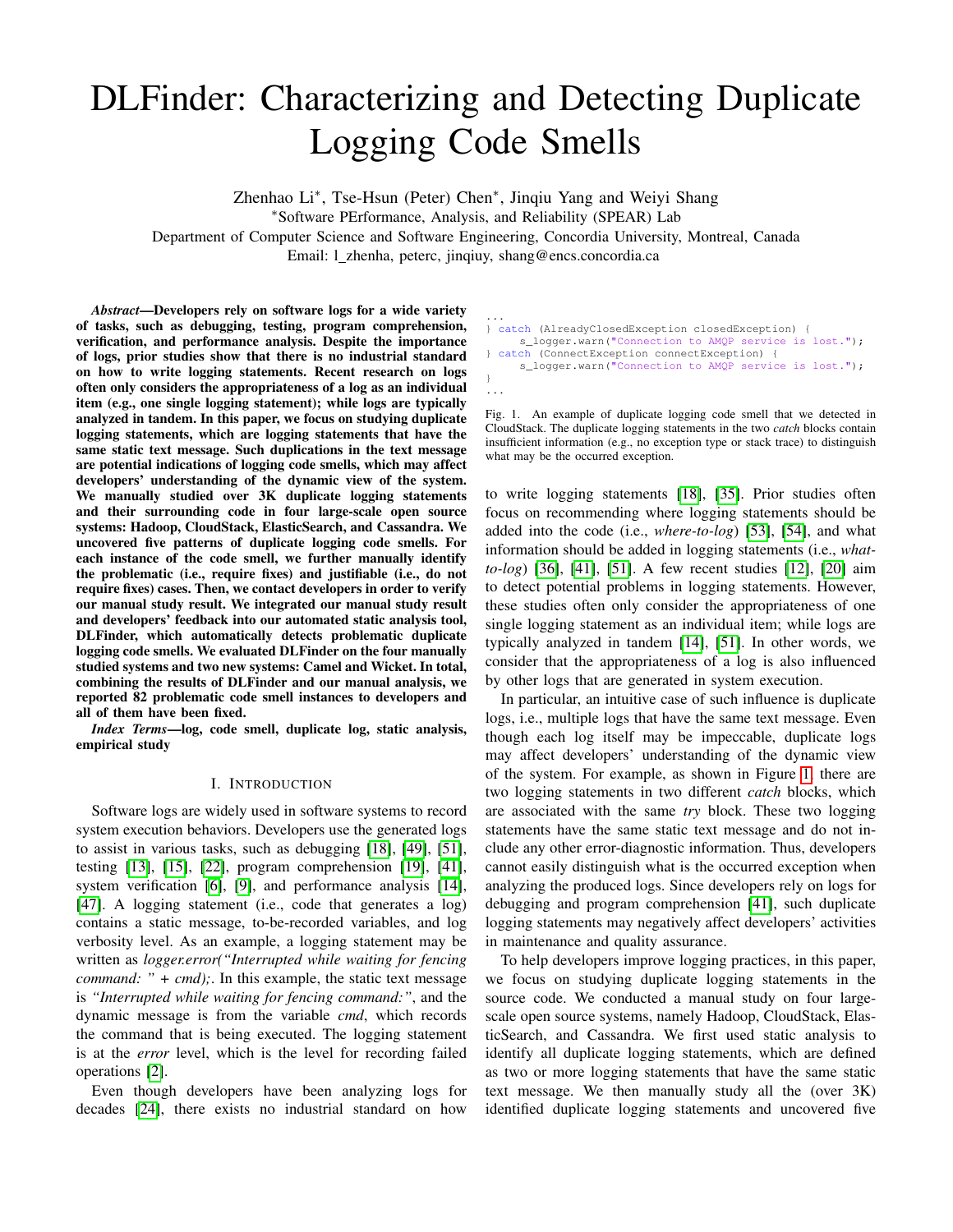

<span id="page-1-1"></span>Fig. 2. The overall process of our study. The term "duplicate logging statements" is referred as "duplicate logs" for simplification.

patterns of *duplicate logging code smells*. We follow prior code smell studies [\[8\]](#page-10-15), [\[17\]](#page-10-16), and consider duplicate logging code smell as a "surface indication that usually corresponds to a deeper problem in the system". However, *not* all of the duplicate logging code smell are problematic and require fixes (i.e., *problematic duplicate logging code smells*). In particular, context (e.g., surrounding code and usage scenario of logging) may play an important role in identifying fixing opportunities. Hence, we further categorized duplicate logging code smells into *problematic* or *justifiable* cases. In addition to our manual analysis, we sought confirmation from developers on the manual analysis result: For the problematic duplicate logging code smells, we reported them to developers for fixing. For the justifiable ones, we communicated with developers for discussion (e.g., emails or posts on developers' forums).

We implemented a static analysis tool, DLFinder, to automatically detect *problematic* duplicate logging code smells. DLFinder leverages the findings from our manual study, including the uncovered patterns of duplicate logging code smells and the categorization on problematic and justifiable cases. We evaluated DLFinder on six systems: four are from the manual study and two are new systems (Camel and Wicket). We also applied DLFinder on the updated versions of the four manually studied systems. The evaluation shows that the uncovered patterns of the duplicate logging code smells also exist in the two new systems, and duplicate logging code smells may be introduced over time. An automated approach such as DLFinder can help developers avoid duplicate logging code smells as systems evolve.

In total, we reported 82 instances of duplicate logging code smell to developers<sup>[1](#page-1-0)</sup> and all the reported instances are fixed. Figure [2](#page-1-1) shows the overall process of this paper.

In summary, this paper makes the following contributions:

- We uncovered five patterns of duplicate logging code smells through an extensive manual study on over 3K duplicate logging statements.
- We presented a categorization of duplicate logging code smells (i.e., problematic or justifiable), based on both our

<span id="page-1-0"></span><sup>1</sup>The link to share our archived data is omitted due to the double blind review policy.

manual assessment (i.e., studying the logging statement and its surrounding code) and developers' feedback.

- We proposed DLFinder, a static analysis tool that integrates our manual study result and developers' feedback to detect problematic duplicate logging code smells. We evaluated DLFinder for both the accuracy and generalization (i.e., on new systems and on the newer versions as systems evolve).
- We reported 82 instances of problematic duplicate logging code smells to developers (DLFinder is able to detect 72 of them), and all of the reported instances are fixed.

Paper organization. The rest of the paper is organized as follows. Section [II](#page-1-2) describes how we prepare the data for manual study (i.e., duplicate logging statements) and the studied systems. Section [III](#page-2-0) discusses the process and the results of our manual study, and also developers' feedback on our results. Section [IV](#page-6-0) discusses the implementation details of DLFinder. Section [V](#page-7-0) evaluates DLFinder for both the accuracy and generalization. Section [VI](#page-8-0) discusses the threats to validity of our study. Section [VII](#page-9-0) surveys related work. Finally, Section [VIII](#page-9-1) concludes the paper.

# <span id="page-1-2"></span>II. IDENTIFYING DUPLICATE LOGGING STATEMENTS FOR MANUAL STUDY

In this section, we describe how we define duplicate logging statements and how we identify them for conducting a manual study. We also introduce the studied systems.

Definition and how to identify duplicate logging statements. We define duplicate logging statements as logging statements that have the identical static text messages. We focus on studying the log message because such semantic information is crucial for log understanding and system maintenance [\[41\]](#page-10-5), [\[50\]](#page-11-5). As an example, the two following logging statements are considered duplicate: "*Unable to create a new ApplicationId in SubCluster*" *+ subClusterId.getId()*, and "*Unable to create a new ApplicationId in SubCluster*" *+ id*.

To prepare for a manual study, we identify duplicate logging statements by analyzing the source code with static analysis. In particular, the static text message of each logging statement is built by concatenating all the strings (i.e., constants and values of string variables) and abstractions of the non-string variables. We also extract information to support the manual analysis, such as the types of variables that are logged, and the log level (i.e., *fatal*, *error*, *warn*, *info*, *debug*, or *trace*). Log levels represent the verbosity level of the log and can be used to reduce logging overheads in production (e.g., only logging *info* level or above) [\[29\]](#page-10-17), [\[50\]](#page-11-5). If two or more logging statements have the same static text message, they are identified as duplicate logging statements. We exclude logging statements with only one word in the static text message since those logging statements usually do not contain much static information, and are usually used to record the value of a dynamic variable during system execution.

Studied systems. We identify duplicate logging statements from four large-scale open source Java systems: Hadoop,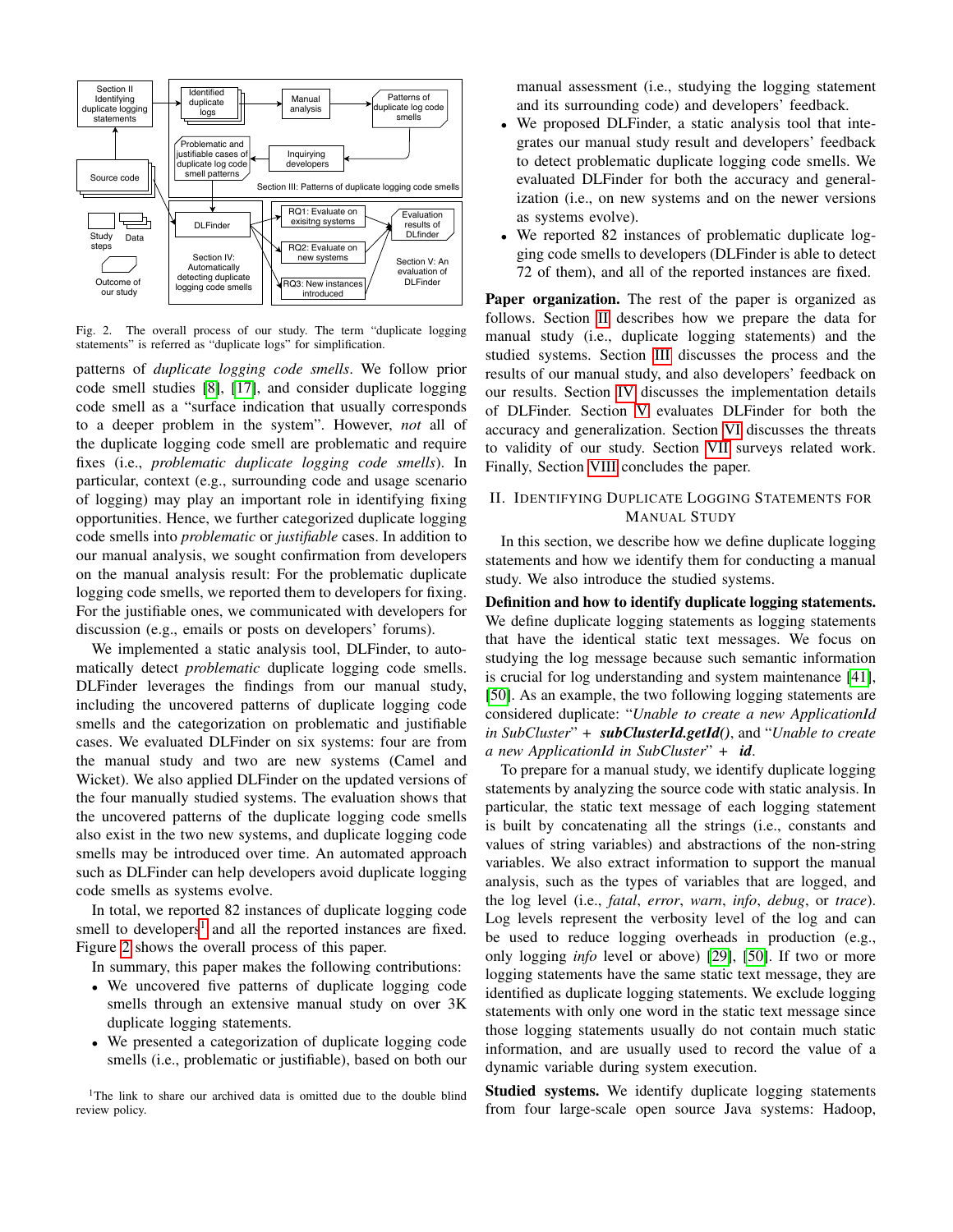TABLE I AN OVERVIEW OF THE STUDIED SYSTEMS IN OUR MANUAL STUDY.

<span id="page-2-1"></span>

| System               | Version | Release date | <b>LOC</b> | Num. of<br>logs | Num. of<br>dup. logs | Num. of<br>dup. log sets | Med. words<br>in dup. logs | Med. words<br>in non-dup. logs |
|----------------------|---------|--------------|------------|-----------------|----------------------|--------------------------|----------------------------|--------------------------------|
| Hadoop               | 3.0.0   | Nov. 2017    | 2.69M      | 5.3K            | 496 (9%)             | 217                      |                            |                                |
| <b>CloudStack</b>    | 4.9.3   | Aug. 2017    | 1.18M      | 11.7K           | $2.3K(20\%)$         | 865                      |                            |                                |
| <b>ElasticSearch</b> | 6.0.0   | Nov. 2017    | 2.12M      | 1.7K            | 94 (6%)              | 40                       |                            |                                |
| Cassandra            | 3.11.1  | Oct. 2017    | 358K       | .6K             | 113 (7%)             | 46                       |                            |                                |

CloudStack, ElasticSearch, and Cassandra, which are commonly used in prior studies for log-related research [\[12\]](#page-10-13), [\[20\]](#page-10-14), [\[28\]](#page-10-18). Table [I](#page-2-1) shows the statistics of the studied systems. The studied systems use the widely used Java logging libraries (e.g., Log4j [\[2\]](#page-10-9) and SLF4J [\[3\]](#page-10-19)). Hadoop is a distributed computing framework, which is composed of four subsystems: Hadoop Common, Hadoop Distributed File System, YARN, and MapReduce. CloudStack is a cloud computing platform, ElasticSearch is a distributed search engine, and Cassandra is a NoSQL database system. These systems belong to different domains and are well maintained. In our study, we study all Java source code files in the main branch of each system and exclude test files, since we are more interested in studying duplicate logging statements that may affect log understanding in production. In general, we find that there is a non-negligible number of duplicate logging statements in the studied systems (6% to 20%). The median number of words in the duplicate logging statements are similar to that of non-duplicate logging statements (i.e., both range from 6 to 8 words), which shows that they have a similar level of semantic information (in terms of the number of words).

# <span id="page-2-0"></span>III. PATTERNS OF DUPLICATE LOGGING CODE SMELLS

In this section, we conduct a manual study to uncover patterns of potential code smells that may be associated with duplicate logging statements (i.e., *duplicate logging code smells*). Similar to prior code smell studies [\[8\]](#page-10-15), [\[17\]](#page-10-16), we consider duplicate logging code smells as a *"surface indication that usually corresponds to a deeper problem in the system"*. Such duplicate logging code smells may be indications of logging problems that require fixes.

Furthermore, we categorize each code smell instance as either problematic (i.e., require fixes) or justifiable (i.e., do not require fixes), by understanding the surrounding code. Not every duplicate logging code smell is problematic. Intuitively, one needs to consider the code context to decide whether a code smell instance is problematic and requires fixes. As shown in prior studies [\[18\]](#page-10-0), [\[28\]](#page-10-18), [\[54\]](#page-11-4), logging decisions, such as log messages and log levels, are often associated with the structure and semantics of the surrounding code. In addition to the manual analysis by the authors, we also ask for developers' feedback regarding both the problematic and justifiable cases. By providing a more detailed understanding of code smells, we may better assist developers to improve logging practices and inspire future research.

Manual study process. We conduct a manual study by analyzing all the duplicate logging statements identified from the studied systems. In total, we studied 1,168 sets of duplicate logging statements in the four studied systems (more than 3K logging statements in total; each set contains two or more logging statements with the same static message).

The process of our manual study involves five phases:

- Phase I: The first two authors manually studied 289 randomly sampled (based on 95% confidence level and 5% confidence interval [\[7\]](#page-10-20)) sets of duplicate logging statements and the surrounding code to derive an initial list of duplicate logging code smell patterns. All disagreements were discussed until a consensus was reached.
- Phase II: The first two authors *independently* categorized *all* of the 1,168 sets of duplicate logging statements to the derived patterns in Phase I. We did not find any new patterns in this phase. The results of this phase have a Cohens kappa of 0.806, which is a substantial-level of agreement [\[31\]](#page-10-21).
- Phase III: The first two authors discussed the categorization results obtained in Phase II. All disagreements were discussed until a consensus was reached.
- Phase IV: The first two authors further studied all logging code smell instances that belong to each pattern in order to identify justifiable cases of the logging code smell that may not need fixes. The instances that do not belong to the category of justifiable are considered potentially problematic and may require fixes.
- Phase V: We verified both the problematic instances of logging code smells and the justifiable ones with the developers by creating issue reports and pull requests, sending emails, or posting our findings on developers forums such as Stack Overflow. In particular, we reported every instance that we believe to be problematic (i.e., require fixes). We also reported a number of instances for each justifiable category.

Results. In total, we uncovered five patterns of duplicate logging code smells. Table [II](#page-3-0) lists the uncovered code smell patterns and the corresponding examples. Table [III](#page-4-0) shows the number of problematic code smell instances for each pattern. Below, we discuss each pattern according to the following template:

*Description:* A description of the pattern of duplicate logging code smell.

*Example:* An example of the pattern.

- *Code smell instances:* Discussions on the code smell instances that we manually found. We also discuss the justifiable cases if we found any.
- *Developers' feedback:* A summary of developers' feedback on both the problematic and justifiable cases.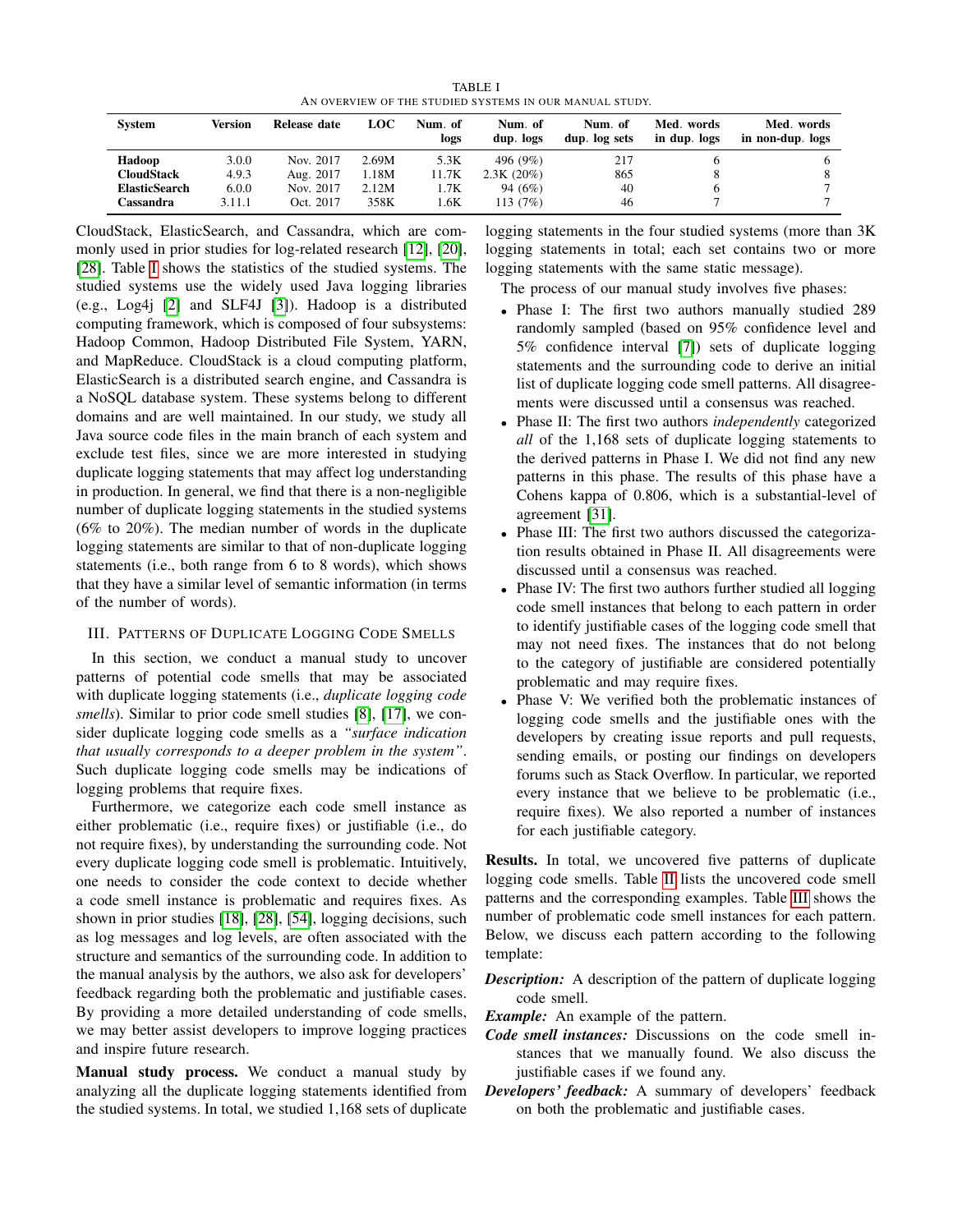<span id="page-3-0"></span>

| <b>Name</b>                                         | <b>Example</b>                                                                                                                                                                                                              |
|-----------------------------------------------------|-----------------------------------------------------------------------------------------------------------------------------------------------------------------------------------------------------------------------------|
| Inadequate information in catch                     | catch (final IllegalArgumentException e) {<br>s_logger.error("Error initializing command " + cmd.getCommandName()<br>+ ", field " + field.getName() + " is not accessible.");<br>} catch (final IllegalAccessException e) { |
| blocks $(IC)$                                       | s_logger.error("Error Initializing command " + cmd.getCommandName()<br>+ ", field " + field.getName() + " is not accessible.");                                                                                             |
|                                                     | $\frac{1}{2}$ Log message cannot be used to distinguish which exception occurred                                                                                                                                            |
|                                                     | public class CreatePortForwardingRuleCmd{                                                                                                                                                                                   |
|                                                     | } catch (NetworkRuleConflictException ex) {<br>s_logger.info("Network rule conflict: "[+ ex.getMessage[]]);<br>Same log message and similar surrounding code,                                                               |
| Inconsistent error-diagnostic in-<br>formation (IE) | but record different error diagnostic information                                                                                                                                                                           |
|                                                     | public class CreateFirewallRuleCmd{<br>$\ddotsc$                                                                                                                                                                            |
|                                                     | } catch (NetworkRuleConflictException ex) {<br>s_logger.info("Network rule conflict: ", ex);<br>$\ddotsc$                                                                                                                   |
|                                                     | ₿                                                                                                                                                                                                                           |
|                                                     | Match<br>public void doScaleUp() {                                                                                                                                                                                          |
|                                                     | s_logger.error("Can not find the groupid " + groupId + " for scaling up");                                                                                                                                                  |
| Log message mismatch (LM)                           | public void doScaleDown() {<br>Mismatch                                                                                                                                                                                     |
|                                                     | s_logger.error("Can not find the groupid " + groupId + " for scaling up");                                                                                                                                                  |
|                                                     | A copy-and-paste error, scaling up is the behaviour of doScaleUp()<br>$\mathbf{F}$                                                                                                                                          |
|                                                     | public AllSSTableOpStatus performCleanup(){                                                                                                                                                                                 |
|                                                     | if (!StorageService.instance.isJoined()){<br>loggerlinfo("Cleanup cannot run before a node has joined the ring");<br>return AllSSTableOpStatus.ABORTED;<br>Ł                                                                |
|                                                     | Log levels are different in two very similar methods                                                                                                                                                                        |
| Inconsistent log level (IL)                         | public void forceUserDefinedCleanup() {                                                                                                                                                                                     |
|                                                     | $\cdots$<br>if (NtorageService.instance.isJoined()){<br>logger:error("Cleanup cannot run before a node has joined the ring");<br>return;                                                                                    |
|                                                     | ł<br>$\ddotsc$<br>ł                                                                                                                                                                                                         |
|                                                     | public class PowerShellFencer extends Configured implements FenceMethod {                                                                                                                                                   |
|                                                     | } catch (InterruptedException ie) {<br>'LOG.warn ("Interrupted while waiting for fencing command: "'+ ps1script);                                                                                                           |
| Duplicate log in polymorphism<br>(DP)               | public class ShellCommandFencer extends Configured implements FenceMethod {                                                                                                                                                 |
|                                                     | } catch (InterruptedException ie) {<br>'LOG.warn ("Interrupted while waiting for fencing command: " + cmd) ;                                                                                                                |
|                                                     | PFBoth implementations of FenceMethod have the same log message                                                                                                                                                             |

TABLE II PATTERNS OF DUPLICATE LOGGING CODE SMELLS AND CORRESPONDING EXAMPLES.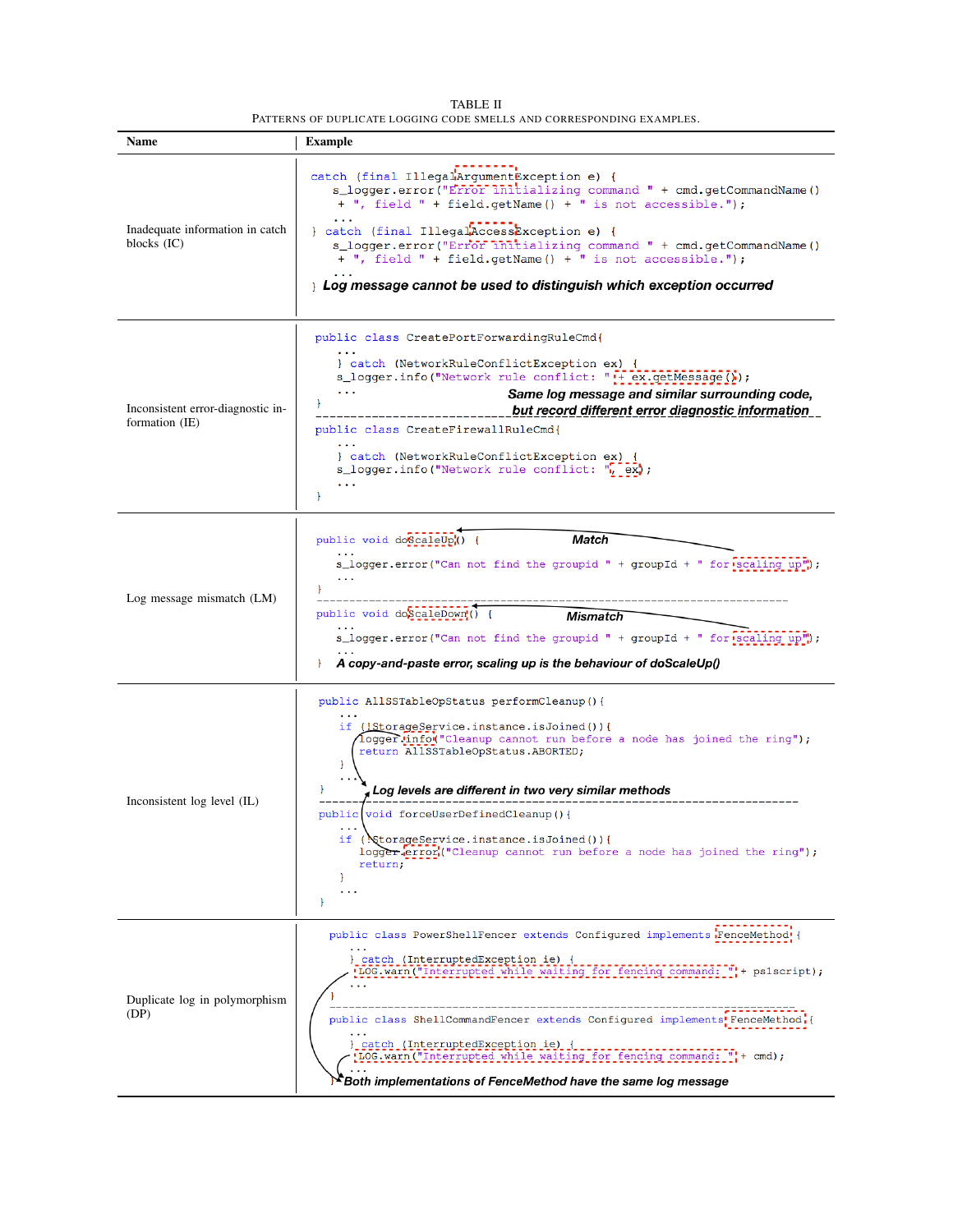| AND DEVELOPERS' FEEDBACK (Prob.), AND TOTAL NUMBER OF<br>INSTANCES (TOTAL) INCLUDING NON-PROBLEMATIC INSTANCES. |   |  |   |    |                                                                     |    |          |    |     |     |  |  |
|-----------------------------------------------------------------------------------------------------------------|---|--|---|----|---------------------------------------------------------------------|----|----------|----|-----|-----|--|--|
| Ю<br>DP<br>IE<br>LM<br>П.                                                                                       |   |  |   |    |                                                                     |    |          |    |     |     |  |  |
|                                                                                                                 |   |  |   |    | Prob. Total   Prob. Total   Prob. Total   Prob. Total   Prob. Total |    |          |    |     |     |  |  |
| Hadoop                                                                                                          |   |  |   | 0  |                                                                     | 9  |          |    |     | 27  |  |  |
| <b>CloudStack</b>                                                                                               | 8 |  |   | 14 | 27                                                                  | 27 | $\Omega$ | 47 | 107 | 107 |  |  |
| <b>ElasticSearch</b>                                                                                            |   |  | 0 | 5  |                                                                     |    | 0        | Q  |     |     |  |  |
| Cassandra                                                                                                       |   |  |   |    |                                                                     |    |          |    | ∍   |     |  |  |

<span id="page-4-0"></span>TABLE III NUMBER OF PROBLEMATIC INSTANCES VERIFIED BY OUR MANUAL STUDY

<sup>1</sup> Developers acknowledged the problem but we did not report all the instances, because systematic refactoring of DP would require supports from logging libraries.

Total 15 15 | 4 20 | 37 37 | 0 76 | 139<sup>1</sup> 139

#### Pattern 1: Inadequate information in catch blocks (IC).

*Description.* Developers usually rely on logs for error diagnostics when exceptions occur [\[48\]](#page-11-6). However, we find that sometimes, duplicate logging statements in different *catch* blocks of the same *try* block may cause debugging difficulties since the logs fail to tell which exception occurred.

*Example.* As shown in Table [II,](#page-3-0) in the ParamProcessWorker class in CloudStack, the *try* block contains two *catch* blocks; however, the log messages in these two *catch* blocks are identical. Since both the exception message and stack trace are not logged, once one of the two exceptions occurs, developers may encounter difficulties in finding the root causes and determining the occurred exception.

*Code smell instances.* After examining all the instances of IC, we find that all of them are potentially problematic that require fixes. For all the instances of IC, none of the exception type, exception message, and stack trace are logged.

*Developers' feedback.* We reported all the problematic instances of IC (15 instances) by using pull requests. All the pull requests were accepted by developers and the fixes were integrated to the studied systems. Developers agree that IC will cause confusion and insufficient information in the logs, which may increase the difficulties of error diagnostics.

Pattern 2: Inconsistent error-diagnostic information (IE). *Description.* We find that sometimes duplicate logging statements for documenting exceptions may contain inconsistent error-diagnostic information (e.g., one logging statement records the stack trace and the other does not), even though the surrounding code is similar.

*Example.* As shown in Table [II,](#page-3-0) the two classes Create**PortForwarding**RuleCmd and Create**Firewall**RuleCmd in CloudStack have similar functionalities. The two logging statements have the same static text message and are in methods with identical names (i.e., *create()*, not shown due to space restriction). The *create()* method in Create**PortForwarding**RuleCmd is about creating rules for port forwarding and the method in Create**Firewall**RuleCmd is about creating rules for firewalls. These two methods have very similar code structure and business logic. However, the two logging statements record different information: One records the stack trace information and the other one only records the exception message (i.e., *ex.getMessage()*). Since the two

logging statements have similar context, the error-diagnostic information recorded by the logs may need to be consistent for the ease of debugging. We reported this example, which is now fixed to have consistent error-diagnostic information.

*Code smell instances.* As shown in Table [III,](#page-4-0) we find 20 instances of IE, and four of them are considered problematic based on our understanding. From the remaining instances of IE, we find three justifiable cases that may not require fixes.

*Justifiable case IE.1: Duplicate logging statements record general and specific exceptions*. For 11/20 instances of IE, we find that the duplicate logging statements are in the *catch* blocks of different types of exception. In particular, one duplicate logging statement is in the *catch* block of a generic exception (i.e., the Exception class in Java) and the other one is in the *catch* block of a more specific exception (e.g., applicationspecific exceptions such as CloudRuntimeException). In all the 11 cases, we find that one log would record the stack trace for Exception, and the duplicate log would only record the type of the occurred exception (e.g., by calling *e.getMessage()*) for a more specific exception. The rationale may be that generic exceptions, once occurred, are often not expected by developers [\[48\]](#page-11-6), so it is important that developers log more error-diagnostic information.

*Justifiable case IE.2: Duplicate logging statements are in the same catch block for debugging purposes*. For 3/20 instances of IE, we find that the duplicate logging statements are *in the same catch* block and developers' intention is to use a duplicate logging statement at debug level to record rich errordiagnostic information such as stack trace (and the log level of the other logging statement could be error). The extra logging statements at debug level help developers debug the occurred exception and reduces logging overhead in production [\[29\]](#page-10-17) (i.e., logging statements at debug level are turned off).

*Justifiable case IE.3: Having separate error-handling classes*. For 2/20 instances, we find that the error-diagnostic information is handled by creating an object of an errorhandling class. As an example from CloudStack:

```
public final class LibvirtCreateCommandWrapper {
   ...
      } catch (final CloudRuntimeException e) {
         s_logger.debug("Failed to create volume:
              e.toString());
         return new CreateAnswerErrorHandler(command, e);
      }
   ...
}
public class KVMStorageProcessor {
   ...
      } catch (final CloudRuntimeException e) {
         s_logger.debug("Failed to create volume: ", e);
         return new CopyCmdAnswerErrorHandler(e.toString());
      }
   ...
}
```
In this example, extra logging is added by using errorhandling classes (i.e., CreateAnswerErrorHandler and CopyCmdAnswerErrorHandler) to complement the logging statements. As a consequence, the *actual* logged information is consistent in these two methods: One method records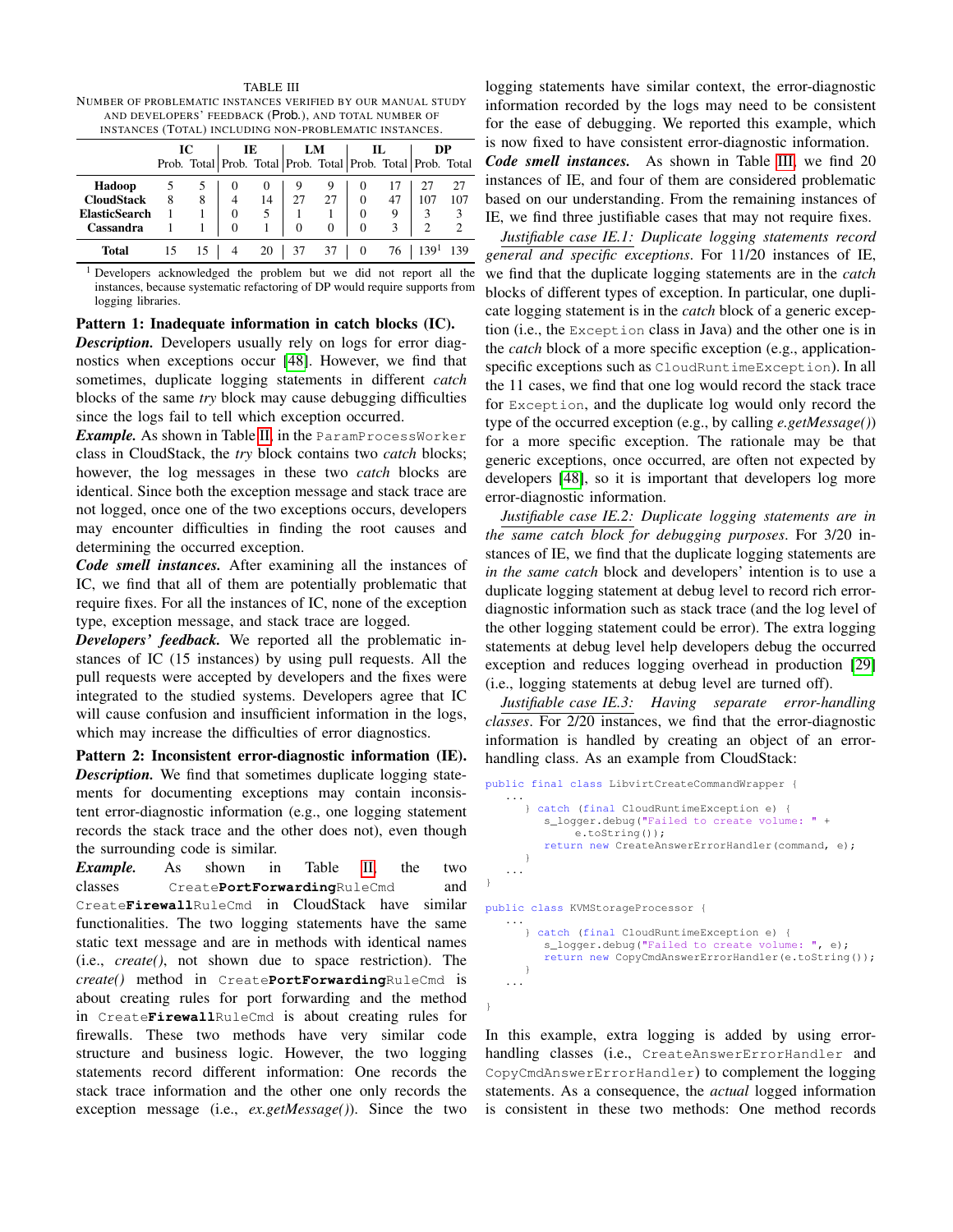*e.toString()* in the logging statement and records the exception variable *e* through an error-handling class; the other method records *e* in the logging statement and records *e.toString()* through an error-handling class.

*Developers' feedback.* We reported all the instances of IE (four in total) that we consider problematic to developers as pull requests, all of which are accepted by developers. Moreover, we ask developers whether our conjecture was correct for each of the justifiable cases of IE. We received positive feedback that confirms our manual analysis on the justifiable cases.

### Pattern 3: Log message mismatch (LM).

*Description.* We find that sometimes after developers copy and paste a piece of code to another method or class, they may forget to change the log message, thus resulting in duplicate logging statements that record inaccurate system behaviors.

*Example.* As an example, in Table [II,](#page-3-0) the method *doScale-Down()* is a code clone of *doScaleUp()* with very similar code structure and minor syntactical differences. However, developers forgot to change the log message in *doScaleDown()*, after the code was copied from *doScaleUp()* (i.e., both log messages contain *scaling up*). Such instances of LM cause confusion when developers analyze the logs.

*Code smell instances.* We find that there are 37 instances of LM that are caused by copying-and-pasting the logging statement to new locations without proper modifications. For all the 37 instances, the log message contains words of incorrect class or method name that may cause confusion when analyzing logs.

*Developers' feedback.* Developers agree that the log messages in LM should be changed in order to correctly record the execution behavior (i.e., update the copy-and-pasted log message to contain the correct class/method name). We reported all the 37 instances of LM that we found through pull requests, and all of the reported instances are now fixed.

### Pattern 4: Inconsistent log level (IL).

*Description.* Log levels (e.g., *fatal*, *error*, *info*, *debug*, or *trace*) allow developers to specify the verbosity of the log message and to reduce logging overhead when needed (e.g., *debug* is usually disabled in production) [\[29\]](#page-10-17). A prior study [\[50\]](#page-11-5) shows that log level is frequently modified by developers in order to find the most adequate level. We find that there are duplicate logging statements that, even though the log messages are exactly the same, the log levels are different.

*Example.* In the IL example shown in Table [II,](#page-3-0) the two methods, which are from the same class CompactionManager, have very similar functionality (i.e., both try to perform cleanup after compaction), but we find that the log levels are different in these two methods.

*Code smell instances.* We find three justifiable cases in IL that may be developers' intended behavior. We do not find problematic instances of IL after communicating with developers – Developers think the problematic instances identified by our manual analysis may not be problems.

*Justifiable case IL.1: Duplicate logging statements are in the catch blocks of different types of exception*. Similar to what we observed in IE, we find that for 8/76 instances, the log level for a more generic exception is usually more severe (e.g., *error* level for the generic Java Exception and *info* level for an application-specific exception). Generic exceptions may be more unexpected to developers [\[48\]](#page-11-6), so developers may use a log level of higher verbosity (e.g., *error* level) to record exception messages.

*Justifiable case IL.2: Duplicate logging statements are in different branches of the same method*. There are 35/76 instances belong to this case. Below is an example from ElasticSearch, where a set of duplicate logging statements may occur in the same method but in different branches.

```
if (lifecycle.stoppedOrClosed()) {
   logger.trace("failed to send ping transport message",
       e);
} else {
   logger.warn("failed to send ping transport message",
        e);
}
```
In this case, developers already know the desired log level and intend to use different log levels due to the difference in execution (i.e., in the if-else block).

*Justifiable case IL.3: Duplicate logging statements are followed by error-handling code*. There are 18/76 instances that are observed to have such characteristics: In a set of duplicate logging statements, some statements have log levels of higher verbosity, and others have log levels of lower verbosity. However, the duplicate logging statement with lower verbosity log level is followed by additional error handling code (e.g., *throw a new Exception(e);*). Therefore, the error is handled elsewhere (i.e., the exception is re-thrown), and may be recorded at a higher-verbosity log level.

*Developers' feedback.* In all the instances of IL that we found, developers think that IL may not be a problem. In particular, developers agreed with our analysis on the justifiable cases. However, developers think the problematic instances of IL from our manual analysis may also not be problems. We concluded the following two types of feedback from developers on the "suspect" instances of IL (i.e., 15 problematic ones from our manual analysis out of the 76 instances of IL). The first type of developers' feedback argues the importance of semantics and usage scenario of logging in deciding the log level. A prior study [\[50\]](#page-11-5) suggests that logging statements that appear in syntactically similar code, but with inconsistent log levels, are likely problematic. However, based on developers' feedback that we received, IL still may not be a concern, even if the duplicate logging statements reside in very similar code. A developer indicated that "conditions and messages are important but the *context* is even more important". As an example, both of the two methods may display messages to users. One method may be displaying the message to *local* users with a *debug* logging statement to record failure messages. The other method may be displaying the message to *remote* users with an *error* logging statement to record failure messages (problems related to remote procedure calls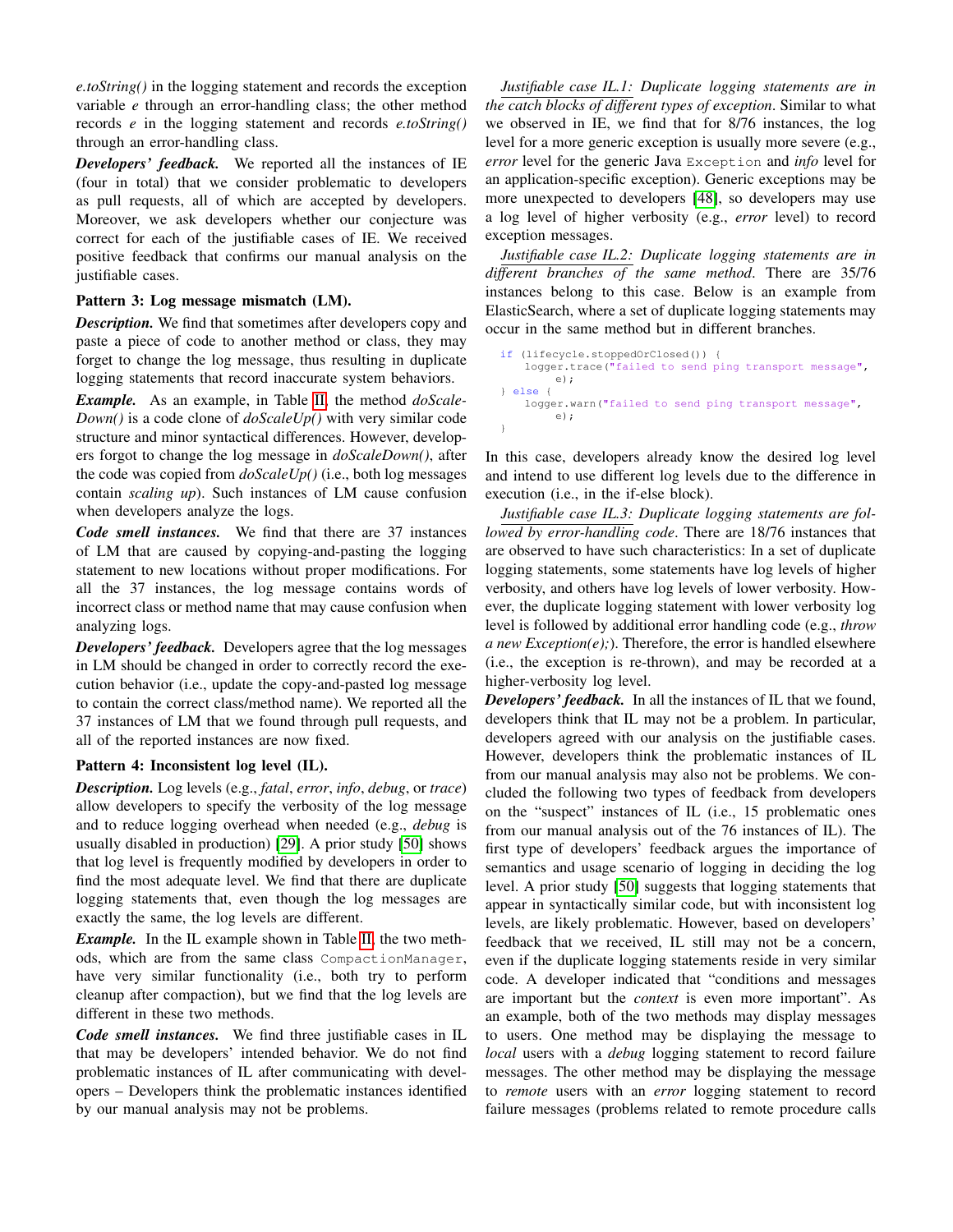may be *more severe* in distributed systems). Hence, even if the code is syntactically similar, the log level has a reason to be different due to the different semantics and purposes of the code (i.e., referred to as different *contexts* in developers' responses). Future studies should consider both the syntactic structure and semantics of the code when suggesting log levels.

The second type of developers' feedback acknowledges the inconsistency. However, developers are reluctant to fix such inconsistencies since developers do not view them as concerns. For example, we reported the instance of IL that we discussed in Table [II](#page-3-0) to the developer. The developer replied: "I think it should probably be an *ERROR* level, and I missed it in the review (could make an argument either way, I do not feel strongly that it should be *ERROR* level vs *INFO* level." Our opinions (i.e., from us and prior studies [\[29\]](#page-10-17), [\[50\]](#page-11-5)) differ from that of developers' regarding whether such inconsistencies are problematic. On one hand, whether an instance of IL is problematic or not can be subjective. This shows the importance of including perspectives from multiple parties (e.g., user studies, discussions with developers) in future studies of software logging practice. On the other hand, the discrepancy also indicates the need of establishing a guidance for logging practice and further even enforcing such standard.

# Pattern 5: Duplicate logging statements in polymorphism (DP).

*Description.* Classes in object-oriented languages are expected to share similar functionality if they inherit the same parent class or if they implement the same interface (i.e., polymorphism). Since log messages record a higher level abstraction of the program [\[41\]](#page-10-5), we find that even though there are no clones among a parent method and its overridden methods, such methods may still contain duplicate logging statements. Such duplicate logging statements may cause maintenance overhead. For example, when developers update one log message, he/she may forget to update the log message in all the other sibling classes. Inconsistent log messages may cause problems during log analysis [\[1\]](#page-10-22), [\[20\]](#page-10-14).

*Example.* As shown in Table [II,](#page-3-0) the two classes (PowerShellFencer and ShellCommandFencer) in Hadoop both extend the same parent class and implement the same interface. These two classes share similar behaviors. The inherited methods in the two classes have the identical log message. However, as the system evolves, developers may not always remember to keep the log messages consistent in the two inherited methods, which may cause problems during system debugging, understanding, and analysis.

*Code smell instances.* We find that all the 139 instances of DP are potentially problematic that may be fixed by refactoring. In most of the instances, the parent class is an abstract class, and the duplicate logs exist in the overridden methods of the subclasses. We also find that in most cases, the overridden methods in the subclasses are very similar with minor differences (e.g., to provide some specialized functionality), which may be the reason that developers use duplicate logging statements.

*Developers' feedback.* Developers generally agree that DP is associated with logging code smells and specific refactoring techniques are needed. One developer comments that:

*"You want to care about the logging part of your code base in the same way as you do for business-logic code (one can argue it is part of it), so salute DRY (do-not-repeat-yourself)."*

Resolving DP often requires systematic refactoring. However, to the best of our knowledge, current Java logging frameworks, such as SLF4J and Log4j 2, do not support refactoring logging statements. The way to resolve DP is to ensure that the log message of the parent class can be reused by the subclasses, e.g., storing the log message in a static constant variable. We received similar suggestions from developers on how to refactor DP, such as "adding a method in the parent class that generates the error text for that case: *logger.error(notAccessible( field.getName()));*", or "creat[ing] your own Exception classes and put message details in them". However, we find that without supports from logging frameworks, even though developers acknowledged the issue of DP, they do not want to *manually* fix the code smells. Similar to some code smells studied in prior research [\[23\]](#page-10-23), [\[42\]](#page-10-24), developers may be reluctant to fix DP due to additional maintenance overheads but limited supports (i.e., need to manually fix hundreds of DP instances). *In short, logging frameworks should provide better support to developers in creating log "templates" that can be reused in different places in the code*.

✄  $\overline{a}$ *We manually uncovered five patterns of duplicate logging code smells and six justifiable cases (for the IE and IL pattern) where the code smell instances may not need fixes. In total, our study helped developers fix 56 problematic duplicate logging code smells in the studied systems.*

Ĭ.

l.

## <span id="page-6-0"></span>IV. DLFINDER: AUTOMATICALLY DETECTING PROBLEMATIC DUPLICATE LOGGING CODE SMELLS

The manual study uncovers five patterns of duplicate logging code smells and also provides guidance in identifying *problematic* logging code smells that require fixes. To help developers detect such problematic code smells and improve logging practices, we propose an automated approach, specifically a static analysis tool, called DLFinder. DLFinder uses abstract syntax tree (AST) analysis, data flow analysis, and text analysis. Below, we discuss how DLFinder detects each pattern of duplicate logging code smell.

Detecting inadequate information in catch blocks (IC). DLFinder first locates the *try-catch* blocks that contain duplicate logging statements. Specifically, DLFinder finds the *catch* blocks of the same try block that catch different types of exceptions, and these catch blocks contain the same duplicate logging statement. Then, DLFinder uses data flow analysis to analyze whether the handled exceptions in the *catch* blocks are logged (e.g., record the exception message). DLFinder detects an instance of IC if none of the logs in the *catch* blocks record either the stack trace or the exception message.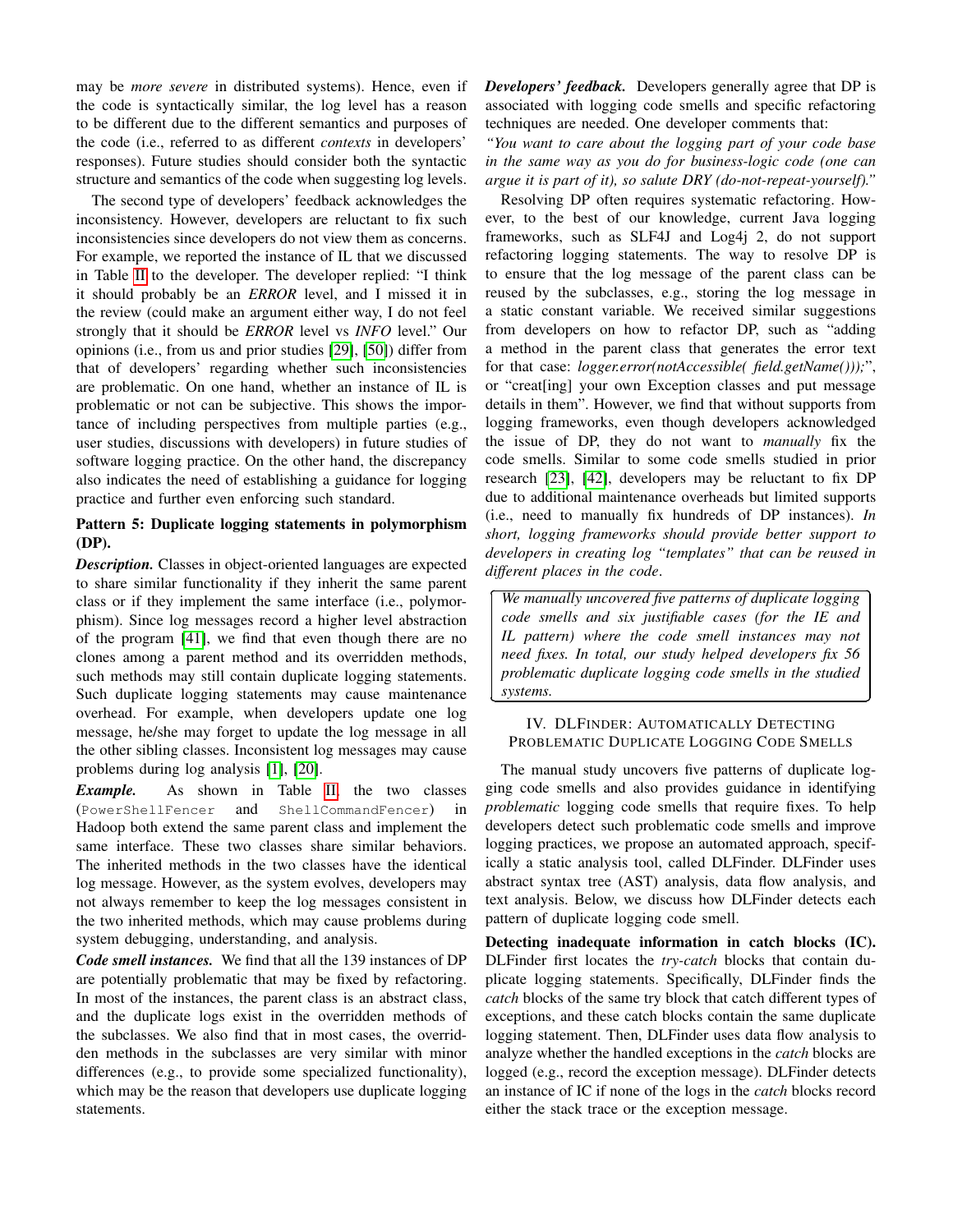Detecting inconsistent error-diagnostic information (IE). DLFinder first identifies all the *catch* blocks that contain duplicate logging statements. Then, for each *catch* block, DLFinder uses data flow analysis to determine how the exception is logged by analyzing the usage of the exception variable in the logging statement. The logging statement records 1) the entire stack trace, 2) only the exception message, or 3) nothing at all. Then, DLFinder compares how the exception variable is used/recorded in each of the duplicate logging statements. DLFinder detects an instance of IE if a set of duplicate logging statements that appear in *catch* blocks has an inconsistent way of recording the exception variables (e.g., the log in one *catch* block records the entire stack trace, and the log in another *catch* block records only the exception message, while the two catch blocks handle the same type of exception). Note that for each instance of IE, the multiple *catch* blocks with duplicate logging statements in the same set may belong to different *try* blocks. In addition, DLFinder decides if an instance of IE belongs to one of the three justifiable cases (IE.1–IE.3). If so, the instance is marked as potentially justifiable and thus excluded by DLFinder.

Detecting log message mismatch (LM). LM is about having an incorrect method or class name in the log message (e.g., due to copy-and-paste errors). Hence, DLFinder analyzes the text in both the log message and the class-method name (i.e., concatenation of class name and method name) to detect LM by applying commonly used text analysis approaches [\[16\]](#page-10-25). DLFinder detects instances of LM using four steps: 1) For each logging statement, DLFinder splits class-method name into a set of words (i.e., *name set*) and splits log message into a set of words (i.e., *log set*) by leveraging naming conventions (e.g., camel cases) and converting the words to lower cases. 2) DLFinder applies stemming on all the words using Porter Stemmer [\[37\]](#page-10-26). 3) DLFinder removes stop words in the log message for each system. We find that there is a significant number of words that are generic across the log messages in a system (e.g., on, with, and process). Hence, we obtain the stop words by finding the top 50 most frequent words (each of our four studied systems has an average of 3,178 unique words in the static text messages) across all log messages in a system [\[46\]](#page-11-7). 4) For every logging statement, between the name set (i.e., from the class-method name) and its associated log set, DLFinder counts the number of common words shared by both sets. Afterward, DLFinder detects an instance of LM if the number of common words is inconsistent among the duplicate logging statements in one set.

For the LM example shown in Table [II,](#page-3-0) the common words shared by the first pair (i.e., method *doScaleUp()* and its log) are "scale, up", while the common word shared by the second pair is "scale". Hence DLFinder detects an LM instance due to this inconsistency. The rationale is that the number of common words between the class-method name and the associated logging statement is subject to change if developers make copy-and-paste errors on logging statements (e.g., copy the logging statement in *doScaleUp()* to method *doScaleDown()*), but forget to update the log message to match

with the new method name "doScaleDown". However, the number of common words will remain unchanged (i.e., no inconsistency) if the logging statement (after being pasted at a new location) is updated respectively.

Detecting inconsistent log level (IL). DLFinder detects an instance of IL if duplicate logging statements in one set (i.e., have the same static text message) have inconsistent log level. Furthermore, DLFinder checks whether an instance of IL belongs to one of the three justifiable cases (IL.1–IL.3). If so, the instance is marked as justifiable and DLFinder excludes this instance in the detection result.

Detecting duplicate logs in polymorphism (DP). DLFinder generates an object inheritance graph when statically analyzing the Java code. For each overridden method, DLFinder checks if there exist any duplicate logging statements in the corresponding method of the sibling and the parent class. If there exist such duplicate logging statements, DLFinder detects an instance of DP. Note that, based on the feedback that we received from developers (Section [III\)](#page-2-0), we do not expect developers to fix instances of DP. DP instances can be viewed more as technical debts [\[27\]](#page-10-27) and our goal is to propose an approach to detect DP instances to raise developers' awareness regarding this issue.

#### V. AN EVALUATION OF DLFINDER

<span id="page-7-0"></span>We evaluate our tool by answering three research questions. RQ1: How well can DLFinder detect duplicate logging code smells in the four manually studied systems?

We applied DLFinder on the same versions of the systems that we used in our manual study (Section [III\)](#page-2-0). Since we obtain the ground truth (i.e., problematic code smells) in these four systems from our manual study, the goal of this RQ is to evaluate the detection accuracy of DLFinder. We calculated the precision and recall of DLFinder in detecting problematic duplicate logging code smells. Precision is the percentage of problematic code smell instances among all the detected instances, and recall is the percentage of problematic code smell instances that DLFinder is able to detect.

The first five rows of Table [IV](#page-8-1) show the results of RQ1. Note that all the numbers in Table [IV](#page-8-1) represent problematic code smells which require fixes since DLFinder focuses on detecting problematic ones and excludes the justifiable cases. For the patterns of IC, IE, and DP, DLFinder detects all the problematic instances of duplicate logging code smells (100% in recall) with a precision of 100%. For the IL pattern, since we do not find any problematic instances (as discussed in Section [III\)](#page-2-0), both of the columns of problematic instances in ground truth (*Pro.*) and detected (*T.Det.*) in Table [IV](#page-8-1) are 0.

For the LM pattern, DLFinder achieves a recall of 83.8% (i.e., DLFinder detects 31/37 problematic LM instances). We manually investigate the six instances of LM that DLFinder cannot detect. We find that the problem is related to typos in the log message. For example, developers may write "mlockall" instead of "mLockAll". Hence, the text in the log message cannot be matched with the method name when we split the word using camel cases. The precision of detecting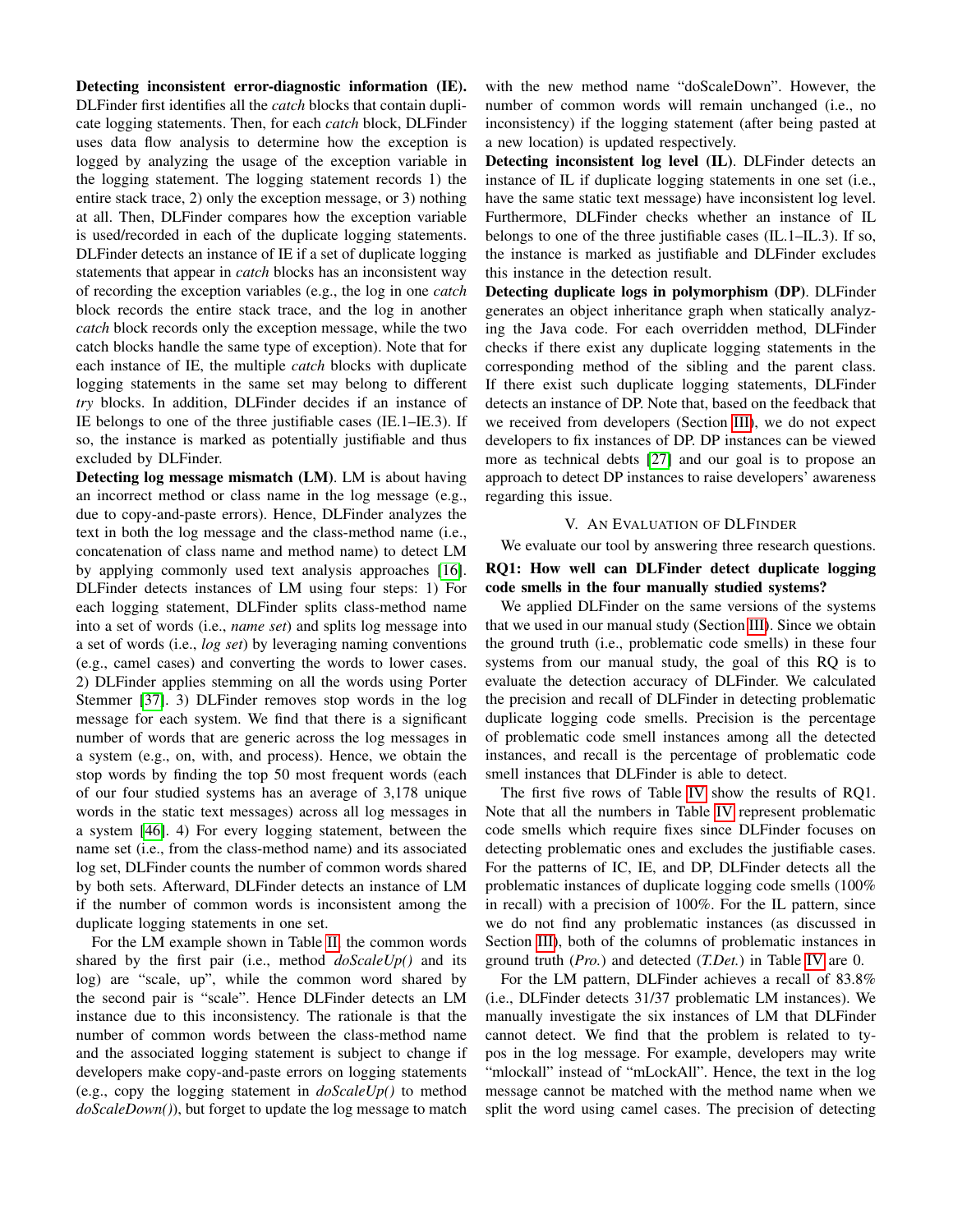<span id="page-8-1"></span>

| <b>TABLE IV</b>                                                                                                                   |
|-----------------------------------------------------------------------------------------------------------------------------------|
| THE RESULTS OF DLFINDER IN RO1 AND RO2. IN EACH PATTERN, Pro. IS THE NUMBER OF PROBLEMATIC INSTANCES AS THE GROUND-TRUTH, Det. IS |
| THE NUMBER OF INSTANCES DETECTED BY DLFINDER, AND T.Det. IS THE NUMBER OF true PROBLEMATIC INSTANCES DETECTED BY DLFINDER.        |

| Research                                               |                           |             | IC          |      |             | IE       |               |               | LM       |      |          | П.       |             |      | DP     |      |
|--------------------------------------------------------|---------------------------|-------------|-------------|------|-------------|----------|---------------|---------------|----------|------|----------|----------|-------------|------|--------|------|
| questions                                              |                           | Pro.        | T.Det.      | Det. | Pro.        | T.Det.   | Det.          | Pro.          | T.Det.   | Det. | Pro.     | T.Det.   | Det.        | Pro. | T.Det. | Det. |
|                                                        | Hadoop                    |             |             |      |             | $\Omega$ |               | $\Omega$      |          | 44   | $\Omega$ |          |             | 27   | 27     | 27   |
| RQ1: applying DLFinder                                 | <b>CloudStack</b>         |             |             | 8    |             |          |               | 27            | 24       | 186  | $\Omega$ | $\Omega$ | 12          | 107  | 107    | 107  |
| on the same software ver-<br>sions as the manual study | <b>ElasticSearch</b>      |             |             |      |             |          |               |               | $\Omega$ | 15   |          |          |             |      |        |      |
|                                                        | Cassandra                 |             |             |      |             |          |               |               | $\Omega$ | 4    |          |          |             |      |        |      |
|                                                        | <b>Precision / Recall</b> | 100% / 100% |             |      | 100% / 100% |          | 12.4% / 83.8% |               |          | N/A  |          |          | 100% / 100% |      |        |      |
| RQ2: applying DLFinder                                 | Camel                     |             |             |      |             |          |               | 14            | 10       | 95   | $\Omega$ |          |             | 29   | 29     | 29   |
| on new systems                                         | Wicket                    |             |             |      |             |          |               |               |          |      |          |          |             |      |        |      |
|                                                        | <b>Precision / Recall</b> |             | 100% / 100% |      |             | $-1 -$   |               | 11.1% / 73.3% |          | N/A  |          |          | 100% / 100% |      |        |      |
|                                                        | <b>Total</b>              |             |             |      | 4           |          | 4             | 52            | 42       | 348  | $\Omega$ | $\Omega$ | 18          | 169  | 169    | 169  |

 $\overline{a}$ 

<span id="page-8-0"></span>✝

problematic LM instances is modest because, in many false positive cases, the log messages and class-method names are at different levels of abstraction: The log message describes a local code block while the class-method name describes the functionality of the entire method. For example, *encodePublicKey()* and *encodePrivateKey()* both contain the duplicate logging statement *"Unable to create KeyFactory"*. The duplicate logging statement describes a local code block that relates to usage of the *KeyFactory* class, which is different from the major functionalities of the two methods (i.e., as expressed by their class-method names). Nevertheless, DLFinder detects the LM instances with a high recall, and developers may quickly go through the results to identify the true positives (it took the first two authors less than 10 minutes on average to go through the LM result of each system to identify true positives). In the future, we plan to improve the precision of DLFinder by adopting a ranking mechanism based on estimating whether the log message and class-method name are at a similar level of abstraction (e.g., both describe the major functionality of a method). Moreover, we plan to find a better summarization of the surrounding code of the logging statements by utilizing the state-of-the-art research on code summarization [\[39\]](#page-10-28).

# RQ2: How well can DLFinder detect duplicate logging code smells in the two new systems?

The goal of this RQ is to study whether the uncovered patterns of duplicate logging code smells are generalizable to other systems. We applied DLFinder on two new systems that are not included in the manual study in Section [III:](#page-2-0) Camel 2.21.1 (released on Apr. 28, 2018) and Wicket 8.0.0 (released on May 16, 2018), which are both large-scale open source Java systems (1.7M and 380K LOC, respectively) for message routing and web application development. Similar to our manual study, the first two authors of this paper manually collect the problematic duplicate logging code smells in the two new systems, i.e., the ground-truth used for calculating the precision and recall of DLFinder. Note that the collected ground-truth of the two new systems is only used in this evaluation, but not in designing the patterns in DLFinder. (There are also no new patterns found in this process.)

The sixth to eighth rows in Table [IV](#page-8-1) show the results of the two new systems. In total, we found 17 problematic code smell instances (DLFinder detects 13) in these two systems and all of them are fixed. Compared to the four systems in RQ1, DLFinder has similar precision and recall values in the two new systems. Similar to what we found in RQ1, DLFinder cannot detect some LM instances due to typos in log message. DLFinder detected three instances of IL in Camel, however, with the manual investigation and getting developers' feedback, these IL instances are not problematic. Similar to what we discussed in Section [III,](#page-2-0) the differences in the log level are related to having different semantics in the code. Different from a prior study [\[50\]](#page-11-5), we found that all IL instances are not problematic in the six evaluated systems. Future studies are needed to investigate the effect of IL. DLFinder detects DP instances with 100% in recall and precision, however, we do not report them since developers are reluctant to fix them due to limited support from logging framework. Nevertheless, the patterns of duplicate logging code smells that we uncovered can still be found in other systems.

#### RQ3: Are new code smell instances introduced over time?

We applied DLFinder on the latest versions of the four studied systems, i.e., Hadoop, CloudStack, ElasticSearch, and Cassandra, and compare the results with the ones on previous versions. The gaps of days between the manually studied versions and the new versions vary from 77 days to 297 days. Table [V](#page-9-2) shows that new instances of code smells are introduced during software evolution. These detected code smell instances are all problematic and are all reported and fixed except for DP. As mentioned in Section [III](#page-2-0) and [IV,](#page-6-0) our goal of detecting DP is to show developers the logging technical debt in their systems. In short, we found that duplicate logging code smells are introduced over time, and an automated approach such as DLFinder can help developers avoid duplicate logging code smells as the system evolves.

*DLFinder is able to detect 72 problematic code smell instances in the four manually studied systems and two new systems. The code smell patterns of DLFinder (i.e., uncovered from our manual study) also exist in new systems and DLFinder can detect new code smell instances that are introduced as systems evolve.*

☎

✆

## VI. THREATS TO VALIDITY

Internal validity. We define duplicate logging statements as two or more logging statements that have the same static text message. We were able to uncover five patterns of duplicate logging code smells and detect many code smell instances. However, logging statements with non-identical but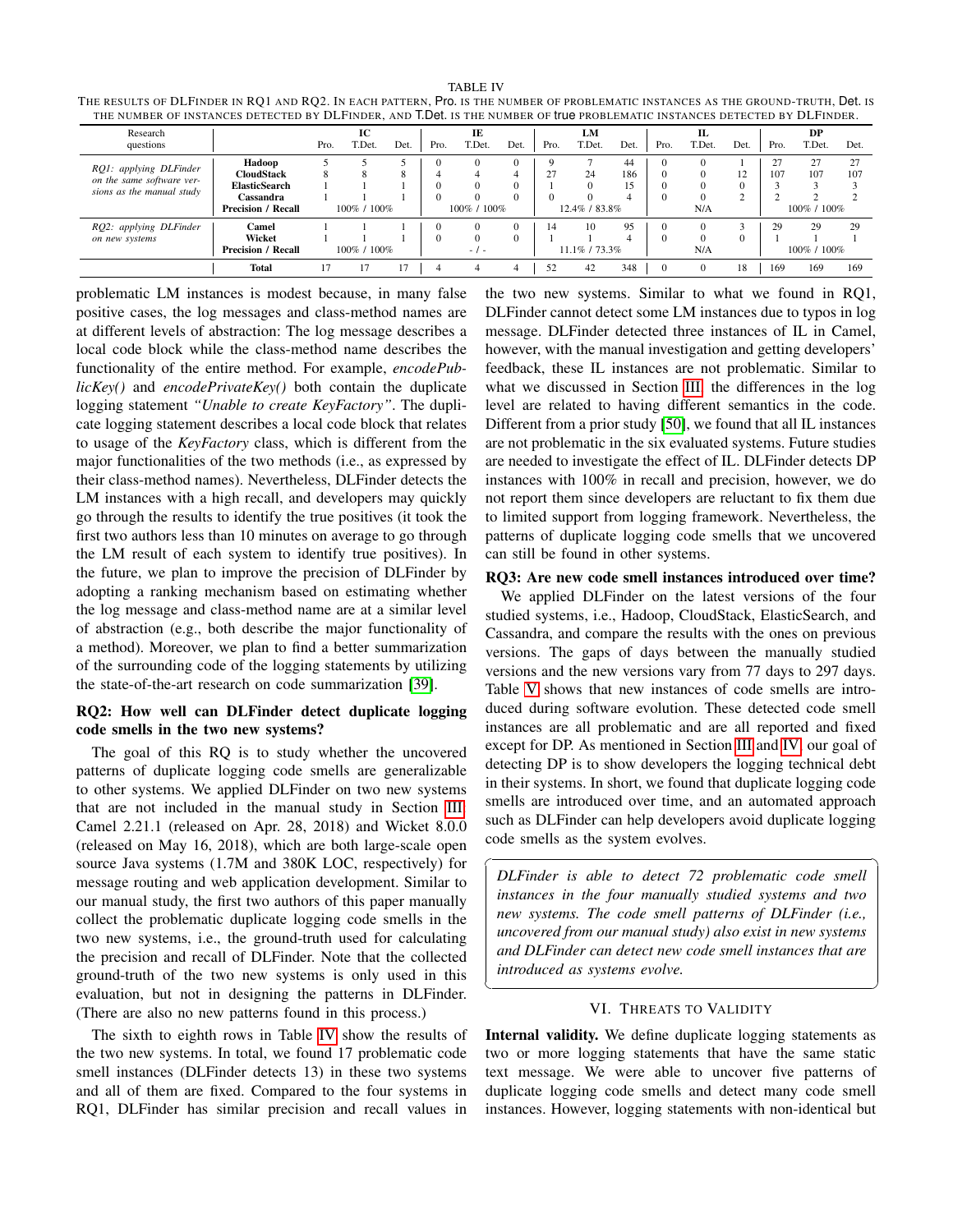<span id="page-9-2"></span>TABLE V THE RESULT OF RQ3: APPLYING DLFINDER TO THE NEWER VERSIONS OF THE STUDIED SYSTEMS. GAP. SHOWS THE DURATION OF TIME IN DAYS BETWEEN THE ORIGINAL (ORG.) AND THE NEWER RELEASE (NEW.)

| ------               |                               |      |          |          |               |          |          |  |  |  |  |  |
|----------------------|-------------------------------|------|----------|----------|---------------|----------|----------|--|--|--|--|--|
|                      | <b>Releases</b><br>Org., New. | IC   | IЕ       | LM       |               | DР       |          |  |  |  |  |  |
|                      |                               | Gap. |          |          |               |          |          |  |  |  |  |  |
| Hadoop               | 3.0.0, 3.0.3                  | 208  | 0        | 0        |               | O        | 21       |  |  |  |  |  |
| <b>CloudStack</b>    | 4.9.3, 4.11.1                 | 297  | 5        | $\Omega$ | $\mathcal{D}$ | $\theta$ | $\Omega$ |  |  |  |  |  |
| <b>ElasticSearch</b> | 6.0.0, 6.1.3                  | 77   | $\Omega$ | $\theta$ | $\Omega$      | $\theta$ | $\Omega$ |  |  |  |  |  |
| Cassandra            | 3.11.1, 3.11.3                | 294  | $\Omega$ | $\Omega$ | $\Omega$      | $\Omega$ |          |  |  |  |  |  |
| <b>Total</b>         |                               |      |          | $^{(1)}$ |               |          |          |  |  |  |  |  |

similar static texts may also cause problems to developers. Future studies should consider different types of duplicate logging statements (e.g., logs with similar text messages). We conducted manual studies to uncover the patterns of code smells and study their potential impact. To avoid biases, two of the authors examine the data independently. For most of the cases the two authors reach an agreement. Any disagreement is discussed until a consensus is reached. In order to reduce the subjective bias from the authors, we have contacted the developers to confirm the uncovered patterns and their impact.

External validity. We conducted our study on four largescale open source systems in different domains. We found that our uncovered patterns and the corresponding problematic and justifiable cases are common among the studied systems. However, our finding may not be generalizable to other systems. Hence, we studied whether the uncovered patterns exist in two other systems. We found that the patterns of code smells also exist in these two systems and we did not find any new code smell patterns in our manual verification. Our studied systems are all implemented in Java, so the results may not be generalizable to systems in other programming languages. Future studies should validate the generalizability of our findings in systems in other programming languages.

#### VII. RELATED WORK

<span id="page-9-0"></span>Empirical studies on logging practices. There are several studies on characterizing the logging practices in software systems [\[11\]](#page-10-29), [\[18\]](#page-10-0), [\[50\]](#page-11-5). Yuan *et al*. [\[50\]](#page-11-5) conducted a quantitative characteristics study on log messages for large-scale open source C/C++ systems. Chen *et al*. [\[11\]](#page-10-29) replicated the study by Yuan *et al*. [\[50\]](#page-11-5) on Java open-source projects. Both of their studies found that log message is crucial for system understanding and maintenance. Fu *et al*. [\[18\]](#page-10-0) studied where developers in Microsoft add logging statements in the code and summarized several typical logging strategies. They found that developers often add logs to check the returned value of a method. Different from prior studies, in this paper, we focus on manually understanding duplicate logging code smells. We also discuss potential approaches to detect and fix these code smells based on different contexts (i.e., surrounding code).

Improving logging practices. Zhao *et al*. [\[53\]](#page-11-3) proposed a tool that determines how to optimally place logging statements given a performance overhead threshold. Zhu *et al*. [\[54\]](#page-11-4) provided a tool for suggesting log placement using machine learning techniques. Yuan *et al*. [\[51\]](#page-11-1) proposed an approach that can automatically insert additional variables into logging statements to enhance the error diagnostic information. Chen *et al*. [\[12\]](#page-10-13) concluded five categories of logging anti-patterns from code changes, and implemented a tool to detect the antipatterns. Hassani *et al*. [\[20\]](#page-10-14) identified seven root-causes of the log-related issues from log-related bug reports. Compared to prior studies, we study logging code smells that may be caused by duplicate logs, with a goal to help developers improve logging code. The logging problems that we uncovered in this study are not discovered by prior work. We conducted an extensive manual study through obtaining a deep understanding on not only the logging statements but also the surrounding code, whereas prior studies usually only look at the problems that are related to the logging statement itself.

Code smells. Code smells can be indications of bad design and implementation choices, which may affect software systems' maintainability [\[5\]](#page-10-30), [\[30\]](#page-10-31), [\[43\]](#page-10-32), [\[44\]](#page-10-33), understandability [\[4\]](#page-10-34), [\[10\]](#page-10-35), and performance [\[45\]](#page-11-8). To mitigate the impact of code smells, studies have been proposed to detect code smells [\[21\]](#page-10-36), [\[32\]](#page-10-37)– [\[34\]](#page-10-38), [\[40\]](#page-10-39). Duplicate code (or code clones) is a kind of code smells which may be caused by developers copying and pasting a piece of code from one place to another [\[38\]](#page-10-40), [\[52\]](#page-11-9). Such code clones may indicate quality problems. There are many studies that focus on studying and detecting code clones [\[25\]](#page-10-41), [\[26\]](#page-10-42). In this paper, we study duplicate logging code smells, which are not studied in prior duplicate code studies. In fact, in our manual study, we found that many duplicate logging statements may not be related to code clones. Future studies may further investigate the relationship between duplicate code and duplicate logging statements.

#### VIII. CONCLUSION

<span id="page-9-1"></span>Duplicate logging statements may affect developers' understanding of the system execution. In this paper, we study over 3K duplicate logging code statements in four large-scale open source systems (Hadoop, CloudStack, ElasticSearch, and Cassandra). We uncover five patterns of duplicate logging code smells. Further, we assess the impact of each code smell and find not all are problematic and need fixes. In particular, we find six justifiable cases where the uncovered patterns of duplicate logging code smells may not be problematic. We received confirmation from developers on both the problematic and justifiable cases. Combining our manual analysis and developers' feedback, we developed a static analysis tool, DLFinder, which automatically detects problematic duplicate logging code smells. We applied DLFinder on the four manually studied systems and two new systems. In total, we reported 82 problematic code smell instances in the six studied systems to developers and all of them are fixed. DLFinder successfully detects 72 out of the 82 instances. Our study highlights the importance of the context of the logging code, i.e., the nature of logging code is highly associated with both the structure and the functionality of the surrounding code. Future studies should consider the code context when providing guidance to logging practices. In addition, more advanced logging libraries are needed to help developers improve logging practice and to avoid logging code smells.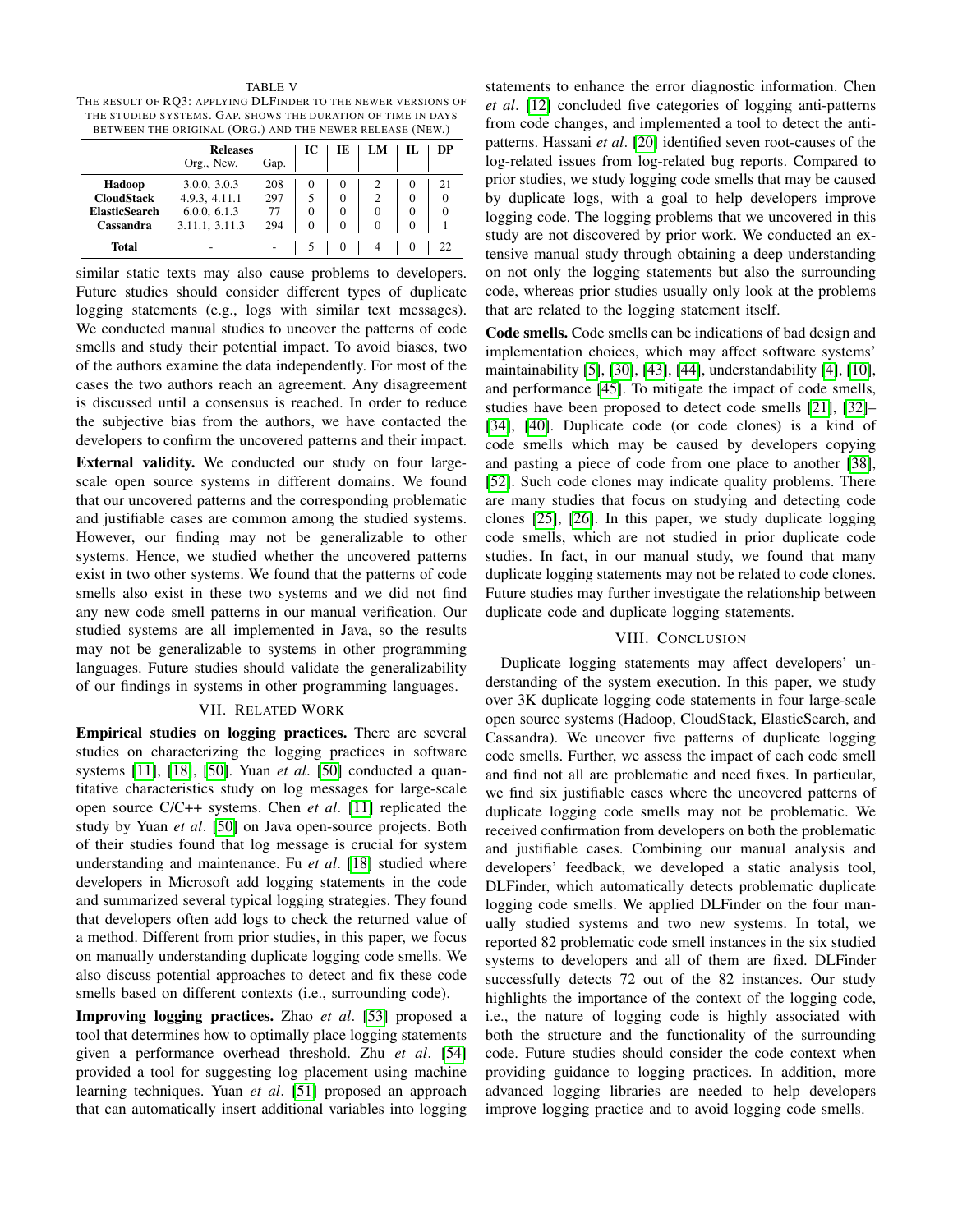#### **REFERENCES**

- <span id="page-10-22"></span>[1] "Changes to JobHistory makes it backward incompatible," [https://issues.](https://issues.apache.org/jira/browse/HADOOP-4190) [apache.org/jira/browse/HADOOP-4190,](https://issues.apache.org/jira/browse/HADOOP-4190) last checked April 4th 2018.
- <span id="page-10-9"></span>"Log4j," http://logging.apache.org/log4j/2.x/.
- <span id="page-10-19"></span>[3] "Simple logging facade for Java (SLF4J)," [http://www.slf4j.org,](http://www.slf4j.org) last checked Feb. 2018.
- <span id="page-10-34"></span>[4] S. L. Abebe, S. Haiduc, P. Tonella, and A. Marcus, "The effect of lexicon bad smells on concept location in source code," in *2011 IEEE 11th International Working Conference on Source Code Analysis and Manipulation*, Sept 2011, pp. 125–134.
- <span id="page-10-30"></span>[5] I. Ahmed, C. Brindescu, U. A. Mannan, C. Jensen, and A. Sarma, "An empirical examination of the relationship between code smells and merge conflicts," in *Proceedings of the 11th ACM/IEEE International Symposium on Empirical Software Engineering and Measurement*, ser. ESEM '17, 2017, pp. 58–67.
- <span id="page-10-6"></span>[6] H. Barringer, A. Groce, K. Havelund, and M. H. Smith, "Formal analysis of log files," *JACIC*, vol. 7, no. 11, pp. 365–390, 2010.
- <span id="page-10-20"></span>[7] S. Boslaugh and P. Watters, *Statistics in a Nutshell: A Desktop Quick Reference*, ser. In a Nutshell (O'Reilly). O'Reilly Media, 2008.
- <span id="page-10-15"></span>[8] D. Budgen, *Software Design*. Addison-Wesley, 2003.
- <span id="page-10-7"></span>[9] N. Busany and S. Maoz, "Behavioral log analysis with statistical guarantees," in *Proceedings of the 38th International Conference on Software Engineering*, ser. ICSE '16, 2016, pp. 877–887.
- <span id="page-10-35"></span>[10] C. Chapman, P. Wang, and K. T. Stolee, "Exploring regular expression comprehension," in *2017 32nd IEEE/ACM International Conference on Automated Software Engineering (ASE)*, Oct 2017, pp. 405–416.
- <span id="page-10-29"></span>[11] B. Chen and Z. M. (Jack) Jiang, "Characterizing logging practices in java-based open source software projects – a replication study in apache software foundation," *Empirical Software Engineering*, vol. 22, no. 1, pp. 330–374, Feb 2017.
- <span id="page-10-13"></span>[12] B. Chen and Z. M. J. Jiang, "Characterizing and detecting anti-patterns in the logging code," in *Proceedings of the 39th International Conference on Software Engineering*, ser. ICSE '17, 2017, pp. 71–81.
- <span id="page-10-1"></span>[13] B. Chen, J. Song, P. Xu, X. Hu, and Z. M. J. Jiang, "An automated approach to estimating code coverage measures via execution logs," in *Proceedings of the 33rd ACM/IEEE International Conference on Automated Software Engineering, ASE 2018, Montpellier, France, September 3-7, 2018*, 2018, pp. 305–316.
- <span id="page-10-8"></span>[14] T.-H. Chen, W. Shang, A. E. Hassan, M. Nasser, and P. Flora, "Cacheoptimizer: Helping developers configure caching frameworks for hibernatebased database-centric web applications," in *Proceedings of the 24th ACM SIGSOFT International Symposium on Foundations of Software Engineering*, ser. FSE 2016, 2016, pp. 666–677.
- <span id="page-10-2"></span>[15] T.-H. Chen, M. D. Syer, W. Shang, Z. M. Jiang, A. E. Hassan, M. Nasser, and P. Flora, "Analytics-driven load testing: An industrial experience report on load testing of large-scale systems," in *Proceedings of the 39th International Conference on Software Engineering: Software Engineering in Practice Track*, ser. ICSE-SEIP '17, 2017, pp. 243–252.
- <span id="page-10-25"></span>[16] T.-H. Chen, S. W. Thomas, and A. E. Hassan, "A survey on the use of topic models when mining software repositories," *Empirical Software Engineering*, vol. 21, no. 5, pp. 1843–1919, 2016.
- <span id="page-10-16"></span>[17] M. Fowler and K. Beck, *Refactoring: Improving the Design of Existing Code*, ser. Addison-Wesley object technology series, 1999.
- <span id="page-10-0"></span>[18] Q. Fu, J. Zhu, W. Hu, J.-G. Lou, R. Ding, Q. Lin, D. Zhang, and T. Xie, "Where do developers log? an empirical study on logging practices in industry," in *Proceedings of the 36th International Conference on Software Engineering*, ser. ICSE-SEIP '14, 2014, pp. 24–33.
- <span id="page-10-4"></span>[19] A. E. Hassan, D. J. Martin, P. Flora, P. Mansfield, and D. Dietz, "An Industrial Case Study of Customizing Operational Profiles Using Log Compression," in *ICSE '08: Proceedings of the 30th international conference on Software engineering*. Leipzig, Germany: ACM, 2008, pp. 713–723.
- <span id="page-10-14"></span>[20] M. Hassani, W. Shang, E. Shihab, and N. Tsantalis, "Studying and detecting log-related issues," *Empirical Software Engineering*, 2018.
- <span id="page-10-36"></span>[21] F. Hermans, M. Pinzger, and A. van Deursen, "Detecting and refactoring code smells in spreadsheet formulas," *Empirical Software Engineering*, vol. 20, no. 2, pp. 549–575, 2015.
- <span id="page-10-3"></span>[22] Z. M. Jiang, A. E. Hassan, G. Hamann, and P. Flora, "Automatic identification of load testing problems," in *Proceedings of 24th International Conference on Software Maintenance (ICSM)*, 2008, pp. 307–316.
- <span id="page-10-23"></span>[23] B. Johnson, Y. Song, E. Murphy-Hill, and R. Bowdidge, "Why don't software developers use static analysis tools to find bugs?" in *Proceed-*

*ings of the 2013 International Conference on Software Engineering*, ser. ICSE '13, 2013, pp. 672–681.

- <span id="page-10-10"></span>[24] S. Kabinna, C.-P. Bezemer, W. Shang, and A. E. Hassan, "Logging library migrations: A case study for the apache software foundation projects," in *Proceedings of the 13th International Conference on Mining Software Repositories*, ser. MSR '16, 2016, pp. 154–164.
- <span id="page-10-41"></span>[25] T. Kamiya, S. Kusumoto, and K. Inoue, "Ccfinder: A multilinguistic token-based code clone detection system for large scale source code," *IEEE Transactions on Software Engineering*, vol. 28, no. 7, pp. 654–670, 2002.
- <span id="page-10-42"></span>[26] C. Kapser and M. W. Godfrey, "Cloning considered harmful," *Reverse Engineering, Working Conference on*, vol. 0, pp. 19–28, 2006.
- <span id="page-10-27"></span>[27] P. Kruchten, R. L. Nord, and I. Ozkaya, "Technical debt: From metaphor to theory and practice," *IEEE Softw.*, vol. 29, no. 6, pp. 18–21, 2012.
- <span id="page-10-18"></span>[28] H. Li, T.-H. P. Chen, W. Shang, and A. E. Hassan, "Studying software logging using topic models," *Empirical Software Engineering*, Jan 2018.
- <span id="page-10-17"></span>[29] H. Li, W. Shang, and A. E. Hassan, "Which log level should developers choose for a new logging statement?" *Empirical Software Engineering*, vol. 22, no. 4, pp. 1684–1716, Aug 2017.
- <span id="page-10-31"></span>[30] U. A. Mannan, I. Ahmed, R. A. M. Almurshed, D. Dig, and C. Jensen, "Understanding code smells in android applications," in *Proceedings of the International Conference on Mobile Software Engineering and Systems*, 2016, pp. 225–234.
- <span id="page-10-21"></span>[31] M. L. McHugh, "Interrater reliability: the kappa statistic," *Biochemia Medica*, vol. 22, no. 3, pp. 276–282, 2012.
- <span id="page-10-37"></span>[32] H. V. Nguyen, H. A. Nguyen, T. T. Nguyen, A. T. Nguyen, and T. N. Nguyen, "Detection of embedded code smells in dynamic web applications," in *Proceedings of the 27th IEEE/ACM International Conference on Automated Software Engineering*, ser. ASE 2012, 2012, pp. 282–285.
- [33] F. Palomba, G. Bavota, M. D. Penta, R. Oliveto, A. D. Lucia, and D. Poshyvanyk, "Detecting bad smells in source code using change history information," in *2013 28th IEEE/ACM International Conference on Automated Software Engineering (ASE)*, Nov 2013, pp. 268–278.
- <span id="page-10-38"></span>[34] C. Parnin, C. Görg, and O. Nnadi, "A catalogue of lightweight visualizations to support code smell inspection," in *Proceedings of the 4th ACM Symposium on Software Visualization*, ser. SoftVis '08, 2008, pp. 77–86.
- <span id="page-10-11"></span>[35] A. Pecchia, M. Cinque, G. Carrozza, and D. Cotroneo, "Industry practices and event logging: Assessment of a critical software development process," in *Proceedings of th 37th International Conference on Software Engineering*, ser. ICSE '15, 2015, pp. 169–178.
- <span id="page-10-12"></span>[36] H. Pinjia, Z. Chen, S. He, and M. R. Lyu, "Characterizing the natural language descriptions in software logging statements," in *Proceedings of the 33rd IEEE international conference on Automated software engineering*, 2018, pp. 1–11.
- <span id="page-10-26"></span>[37] M. F. Porter, "An algorithm for suffix stripping," *Program*, vol. 14, no. 3, pp. 130–137, 1980.
- <span id="page-10-40"></span>[38] F. Rahman, C. Bird, and P. Devanbu, "Clones: What is that smell?" in *2010 7th IEEE Working Conference on Mining Software Repositories (MSR 2010)*, May 2010, pp. 72–81.
- <span id="page-10-28"></span>[39] I. K. Ratol and M. P. Robillard, "Detecting fragile comments," in *2017 32nd IEEE/ACM International Conference on Automated Software Engineering (ASE)*, Oct 2017, pp. 112–122.
- <span id="page-10-39"></span>[40] J. Schumacher, N. Zazworka, F. Shull, C. Seaman, and M. Shaw, "Building empirical support for automated code smell detection," in *Proceedings of the 2010 ACM-IEEE International Symposium on Empirical Software Engineering and Measurement*, ser. ESEM '10, 2010, pp. 8:1– 8:10.
- <span id="page-10-5"></span>[41] W. Shang, M. Nagappan, A. E. Hassan, and Z. M. Jiang, "Understanding log lines using development knowledge," in *Proceedings of the 2014 IEEE International Conference on Software Maintenance and Evolution*, ser. ICSME '14, 2014, pp. 21–30.
- <span id="page-10-24"></span>[42] D. Silva, N. Tsantalis, and M. T. Valente, "Why we refactor? confessions of github contributors," in *Proceedings of the 24th ACM SIGSOFT International Symposium on Foundations of Software Engineering*, ser. FSE '16, 2016, pp. 858–870.
- <span id="page-10-32"></span>[43] D. I. K. Sjberg, A. Yamashita, B. C. D. Anda, A. Mockus, and T. Dyb, "Quantifying the effect of code smells on maintenance effort," *IEEE Transactions on Software Engineering*, vol. 39, no. 8, pp. 1144–1156, Aug 2013.
- <span id="page-10-33"></span>[44] M. Tufano, F. Palomba, G. Bavota, R. Oliveto, M. D. Penta, A. D. Lucia, and D. Poshyvanyk, "When and why your code starts to smell bad," in *2015 IEEE/ACM 37th IEEE International Conference on Software Engineering*, vol. 1, May 2015, pp. 403–414.